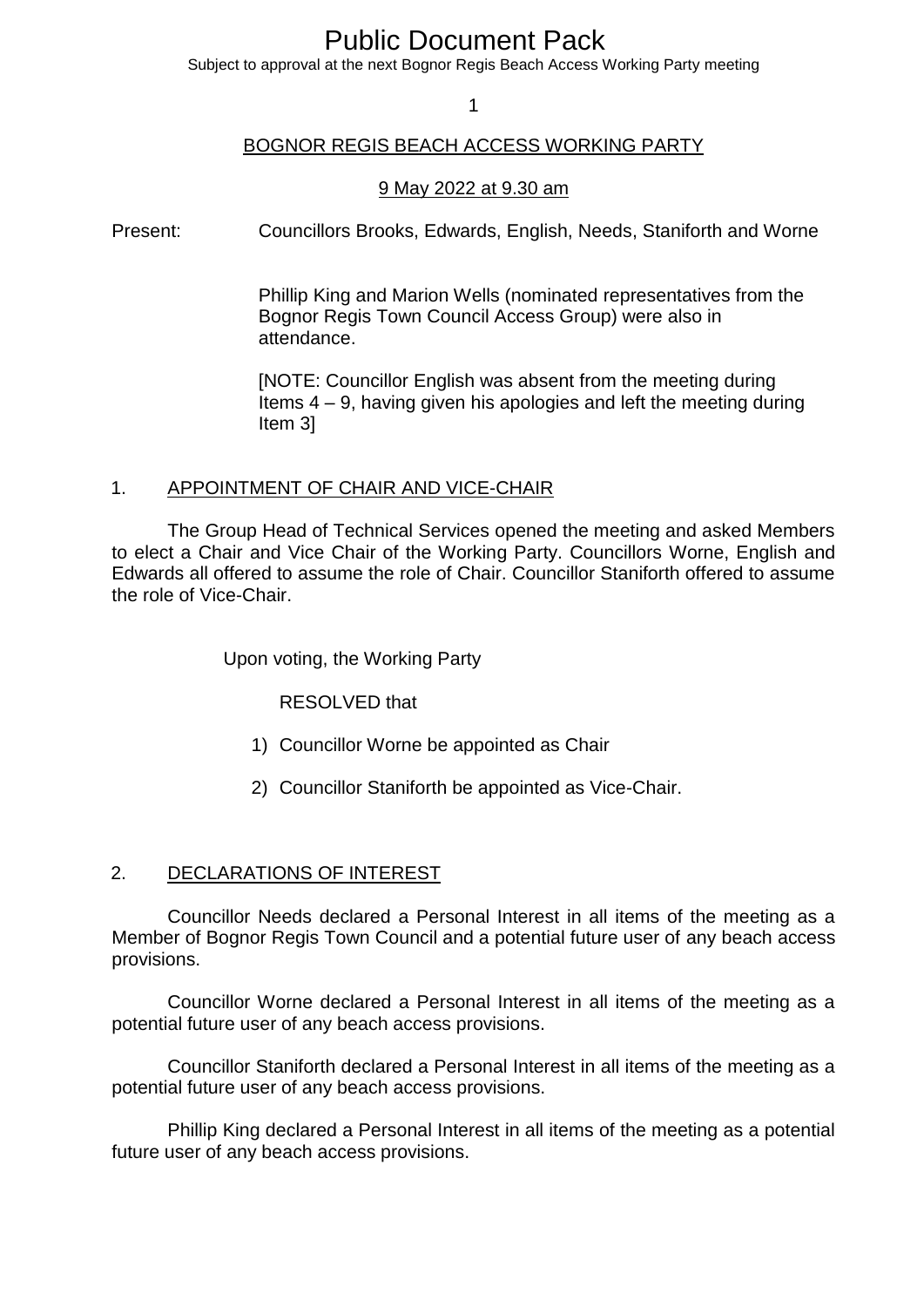Bognor Regis Beach Access Working Party - 9.05.22

Councillor Brooks declared a Personal Interest in all items of the meeting as a Member of Bognor Regis Town Council and a resident of Bognor Regis.

Councillor English declared a Personal Interest in all items of the meeting due to unseen disabilities.

# 3. START TIMES

The Chair invited suggestions for Start Times of future meetings of the Working Party. Some Members expressed the view that morning meetings would be the most convenient. One Member asked for meetings to be fixed for the evenings due to work commitments in the daytime. It was noted that the next meeting may be a Call for Evidence, with members of the public giving evidence to the Working Party, and consideration should be given to this when setting the start time. Upon a vote the Working Party agreed to set its Start Times for the morning.

Councillor English gave his apologies to the Working Party and left the meeting as he would not be able to attend future daytime meetings.

A brief discussion was had around whether future meetings should be virtual or in person. Members felt the next meeting, with public attendance should be in person, however virtual meetings would be considered for the remainder of the meetings.

It was agreed that The Regis Centre met the requirements of the Working Party, and future in person meetings should be held there, where possible.

It was noted that Membership of the Working Party for the new municipal year was subject to confirmation at Annual Council.

Members agreed that a start time of 9.30am for future meetings would be an acceptable time for attendees. It was thought this would be especially beneficial for the next meeting which was expected to have involvement from the public, and the Working Party hoped to hear views from many people.

The Working Party

#### RESOLVED

That its Start Times be 9.30am.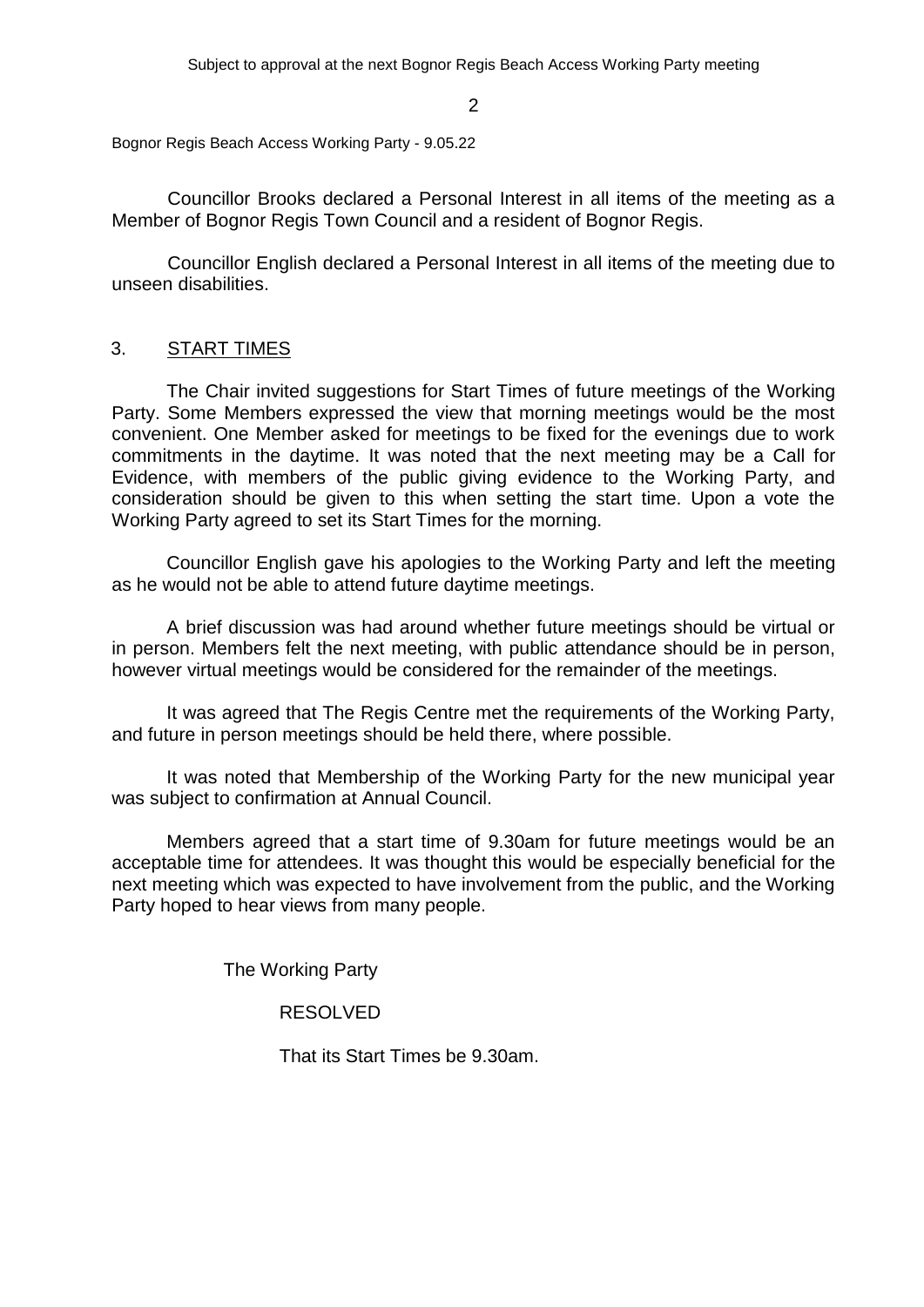Bognor Regis Beach Access Working Party - 9.05.22

### 4. WORKING PARTY TERMS OF REFERENCE, SCOPE, MEETING DATES AND WORK PROGRAMME

Upon the invitation of the Chair, the Group Head of Technical Services explained the purpose of the Report was to set the administrative arrangements by which the Working Party would conduct its business.

Members then took part in a discussion and the following points were raised:

- Had timescales for actioning anything that would be recommended been considered? This would be for the Environment Committee to consider alongside other priorities.
- The Working Party would consider all options when looking at how to make the beach more accessible to all.
- Expectations of the public should be managed and it was important not to give false hope of what could be achieved until this was fully explored.

The Terms of Reference of the Working Party were discussed and it was suggested 1a) should be changed to 'to consider the issues surrounding the provision of an access to the beach for the disabled and elderly persons **all** in Bognor Regis and to examine the options available for such an access'. It was agreed that this would be recommended to the Environment Committee.

Another change was suggested to the Terms of Reference at 1b) which was 'To determine what part of the beach to improve **achieve** access to (waterline or shingle etc) and to consider options for geographic location'. This change was not agreed by Members.

The Working Party

RESOLVED that

- 1. The Terms of Reference as Resolved by the Environment Committee at its meeting of 17 November 2021 be adopted
- a) to consider the issues surrounding the provision of an access to the beach for the disabled and elderly persons in Bognor Regis and to examine the options available for such an access
- (b) To determine what part of the beach to improve access to (waterline or shingle etc) and to consider options for geographic location
- (c) The Working Party will report to Environment Committee,
- (d) Size of the Working Party 6 Arun District Councillor seats with two further seats (without voting rights) to be offered to the Bognor Regis Town Council Access Group.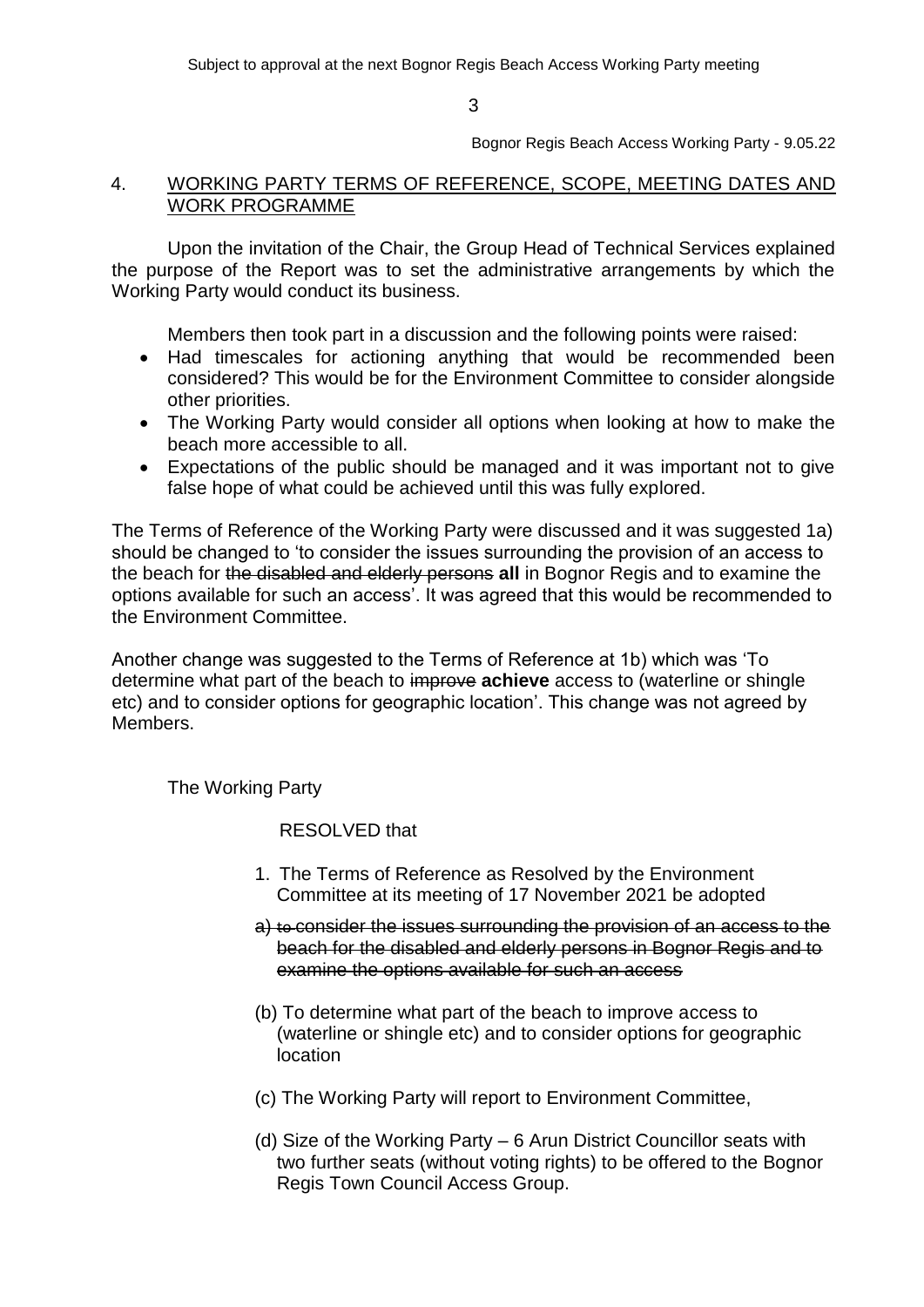Bognor Regis Beach Access Working Party - 9.05.22

- (e) Nominations to the seats Councillors Worne, Needs, Brooks, Staniforth, Edwards and English (as confirmed by the relevant Group Leaders, but subject to confirmation at the Annual Meeting of the Council on 18 May 2022).
- (f) The Chair of the Working Party would be elected at its first meeting
- (g) Proposals for the allocation of seats if vacancies occur to be for the relevant Group Leader / Bognor Regis Town Council Access Group to fill the vacant seat as appropriate and this information to be reported this to the next Environment Committee meeting
- (h) The Working Party will take the form of a Task & Finish exercise and conclude in not more than 12 months from the date of the first meeting.
- (i) Timescale for the work to be undertaken the first meeting of the Working Party will be in Spring 2022 with the site visit timed appropriately for sufficient daylight at around the time of Low Water.
- (j) Presentation(s) will be made by officers as soon as possible to enable the Council to progress with any recommendations it supports.
- 2. The Scope of the Working Party's business to be:
- a) to receive reports, invite representations and consider options for the provision of improved access the beach at Bognor Regis
- b) Consider costings and funding sources for any improved beach access
- c) Consider a draft report and make final recommendations, in the form of a Report, back to the Environment Committee
- 3. Hold three further meetings, 6 July, 13 September and 8 November 2022
- 4. The Work Plan of the Working Party to be:

| Prior to Meeting 2 | Evidence gathering from relevant<br>organisations and Members of the Public (on-<br>line or in writing) |
|--------------------|---------------------------------------------------------------------------------------------------------|
| Meeting 2          | Receive 'in person' evidence                                                                            |
|                    | Post-meeting analysis of evidence (officer<br>task)                                                     |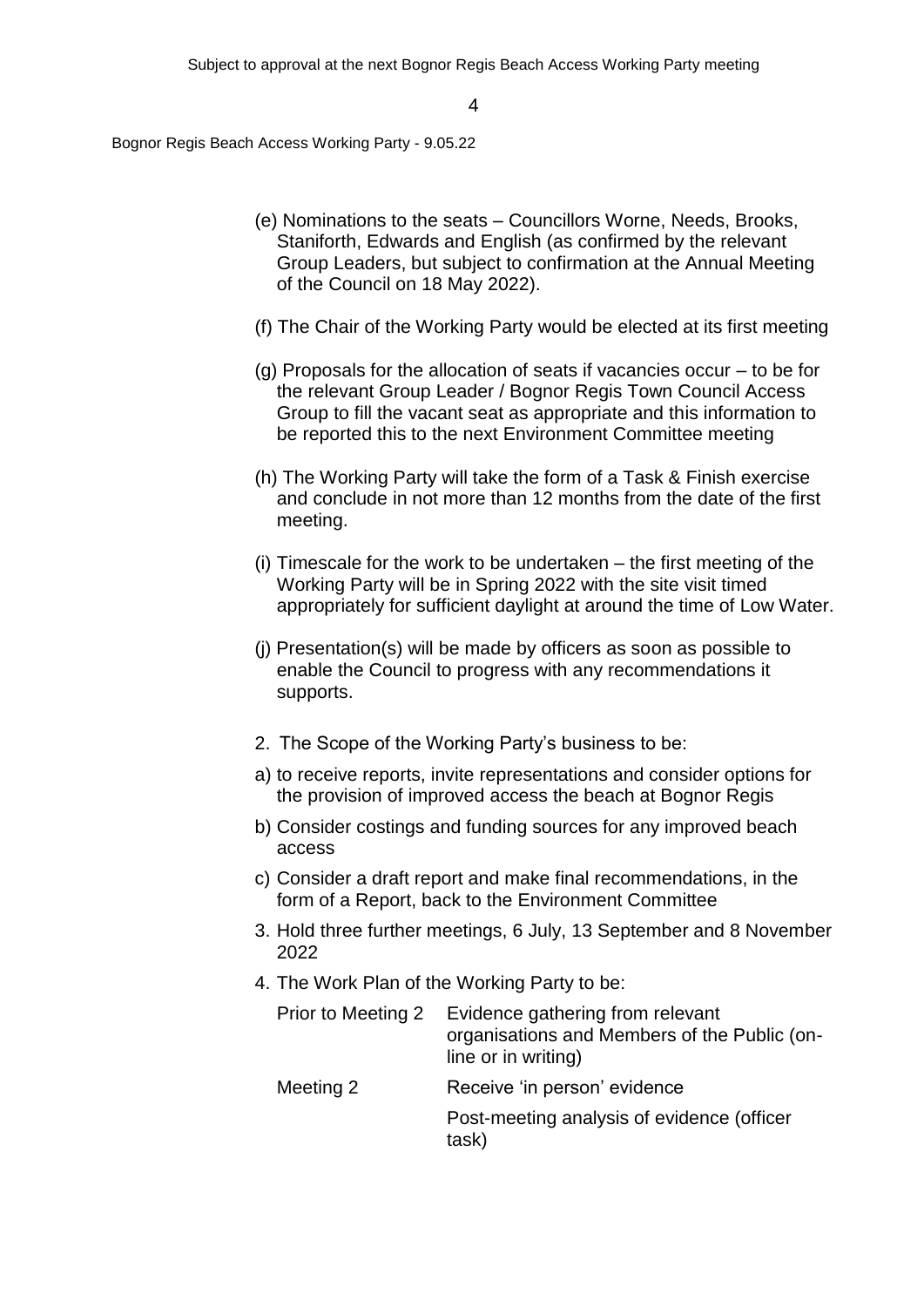Bognor Regis Beach Access Working Party - 9.05.22

| Meeting 3 | Review evidence and give direction for the<br>final report Preparation and circulation of draft<br>report to Working Party Members (Officer task) |
|-----------|---------------------------------------------------------------------------------------------------------------------------------------------------|
| Meeting 4 | Presentation of Final Report for approval by<br>the Working Party to be recommended to<br><b>Environment Committee.</b>                           |

5. The format of the evidence gathering be agreed as per the report.

The Working Party also

RECOMMEND to the Environment Committee

Its Terms of Reference at 1a) be changed to 'to consider the issues surrounding the provision of an access to the beach for all in Bognor Regis and to examine the options available for such an access'

# 5. CALL FOR EVIDENCE

Upon the invitation of the Chair, the Engineering Services Manager presented the Call for Evidence draft to the Working Party. It was envisaged there would be a timed slot for people to come and give their evidence/views by appointment. This was supported by Members.

Members did not feel that the respondents' age should be included, as it was felt unnecessary.

A discussion was had regarding the location of any potential provision, and whether this should be included in the Call for Evidence, or whether there would be no choice regarding location because it would be restricted by necessity. The Engineering Services Manager explained that at this point, the exercise was to find out what people actually wanted.

Members asked questions regarding what the form would look like, how it could be completed, and whether it would be published across the whole of Arun. The Engineering Services Manager explained that he would liaise with the Public Relations department within the council, to seek advise on how best this could be done, but he expected this to be published on the Arun District Council Website, Facebook pages and cover the whole of Arun.

It was asked whether a version of the form could be tailored to people with a visual impairment. It was suggested an audio version could be recorded. The Engineering Services Manager would look into this.